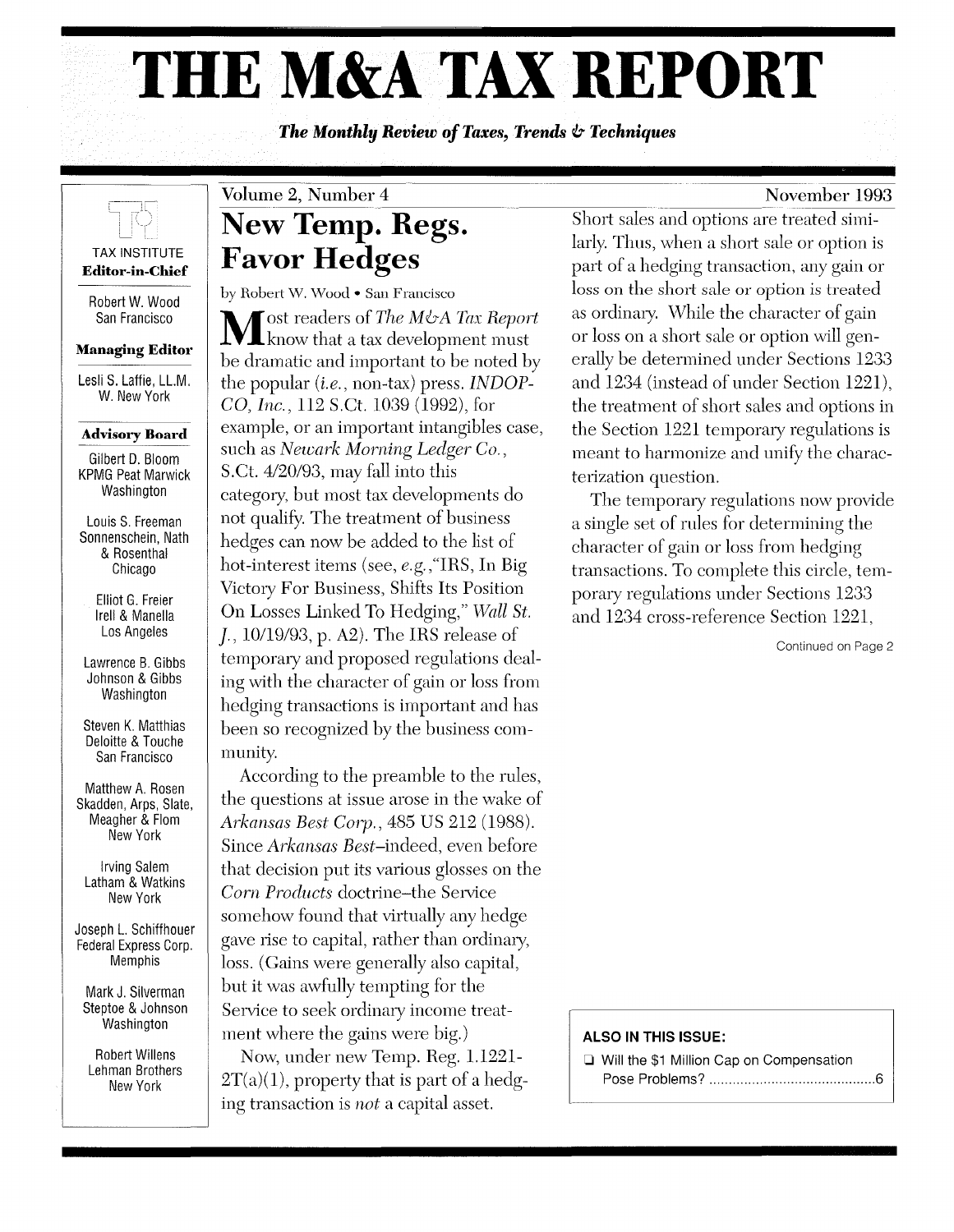### **New Temp. Regs. Continued from Page 1**

stating that Temp. Reg. 1. 1221-2T governs the character of gain or loss on short sales and options that are part of hedging transactions.

## **What is a Hedge?**

The new temporary and proposed rules define a hedging transaction as a transaction that a taxpayer enters into in the normal course of business primarily to reduce the risk of interest rate or price changes, or currency fluctuations. This narrower definition of the traditional hedge concept would therefore not provide ordinary treatment for gains or losses on the disposition of stock if it was acquired to protect the goodwill or business reputation of the party purchasing it. Likewise, gain or loss recognized on the disposition of stock that had been purchased to secure a supply of goods in the future would not be treated as ordinary, as it would not be viewed as a true hedging transaction under the new rules.

The new rules also provide other exclusions. For example, they do not apply when a taxpayer hedges a dividend stream, the overall profitability of a business unit, or other business risks that do not relate directly to interest rate or price changes, or to currency fluctuations. Indeed, the risk being reduced must relate to ordinary property or obligations, or to the taxpayer's borrowings. This reference to "ordinary property" invites a definition that the temporary regulations provide: ordinary property is property which, if sold or exchanged, could never produce capital gain or loss. An ordinary obligation likewise could never produce capital gain or loss.

Following this distinction, the new rules indicate that a loss on a hedge will not be treated as ordinary when a gain on the item being hedged could

be treated as capital gain. Consequently, when Section 1231 assets are hedged, they will not qualify for ordinary treatment. Likewise, hedges of noninventory supplies are excluded from the definition because they are capital assets. Noninventory supplies, such as jet fuel used by an airline, would still constitute capital assets, even though consuming the supply would give rise to an ordinary deduction. Therefore, hedges against such assets would still produce capital gain or loss. Just how broad this category is is not clear, although presumably, any energy or fuel item would be treated in the same way, as would feed for animals.

## **Multiple Properties**

What if a transaction hedges several distinct risks? The temporary regulations address this situation too, providing that such a transaction will qualify for ordinary treatment only if all of the risks being hedged (or all but a *de minimis* amount of risk) are related to ordinary property and ordinary liabilities.

Interestingly though, it must be the taxpayer's risk that the hedge seeks to minimize, rather than someone else's. Thus, the rules do not apply when a taxpayer hedges the risk of a related party. In the preamble, the Service invites comments as to the scope and definition of the treatment of transactions between related parties.

## **Effective Dates; Identification**

One quite dramatic effect of the rules is their timing: they are effective for *all* open tax years. Nonetheless, identification and recordkeeping requirements for hedging transactions must be met for all such transactions entered into after 1993. For transactions entered into before 1994, and that remain in existence on 3/31/94, same-day identification rules apply, except that the identification may be made until that date.

The basic thrust of the identification requirement is that an unambiguous labeling of the hedging transaction must be made, This identification must be made on, and retained as a part of, the taxpayer's books and records. It must specify both the hedging position and the item $(s)$  or aggregate risk that is being hedged.

The M&A Tax Report is published monthly by Tax Institute, P.O. Box 192026, San Francisco, CA 94119. Tel. 415-566-5111 or 1-800-852-5515, Fax 415-566- 7310. Copyright © 1993 by Tax Institute. All rights reserved. No part of this newsletter may be reproduced in any form by microfilm, xerography, or otherwise, or incorporated into any information retrieval system, without the written permission of the copyright owner. Reprints of current and past articles are available. Inquiries regarding reprints and permissions should be addressed to Reprint Editor, Tax Institute, P.O. Box 192026, San Francisco, CA 94119.

This publication is designed to provide accurate and authoritative information in regard to the subject matter covered. It is sold with the understanding that neither the publisher nor the authors are engaged in rendering financial, legal, accounting, tax, or other professional service. If financial, legal, accounting tax, or other expert assistance is required, the services of a competent professional should be sought. Subscription price: USA, U.S. possessions and Canada-\$245 annually; elsewhere-\$295 annually. Direct editorial and subscription inquiries to Tax Institute, P.O. Box 192026, San Francisco, CA 94119.